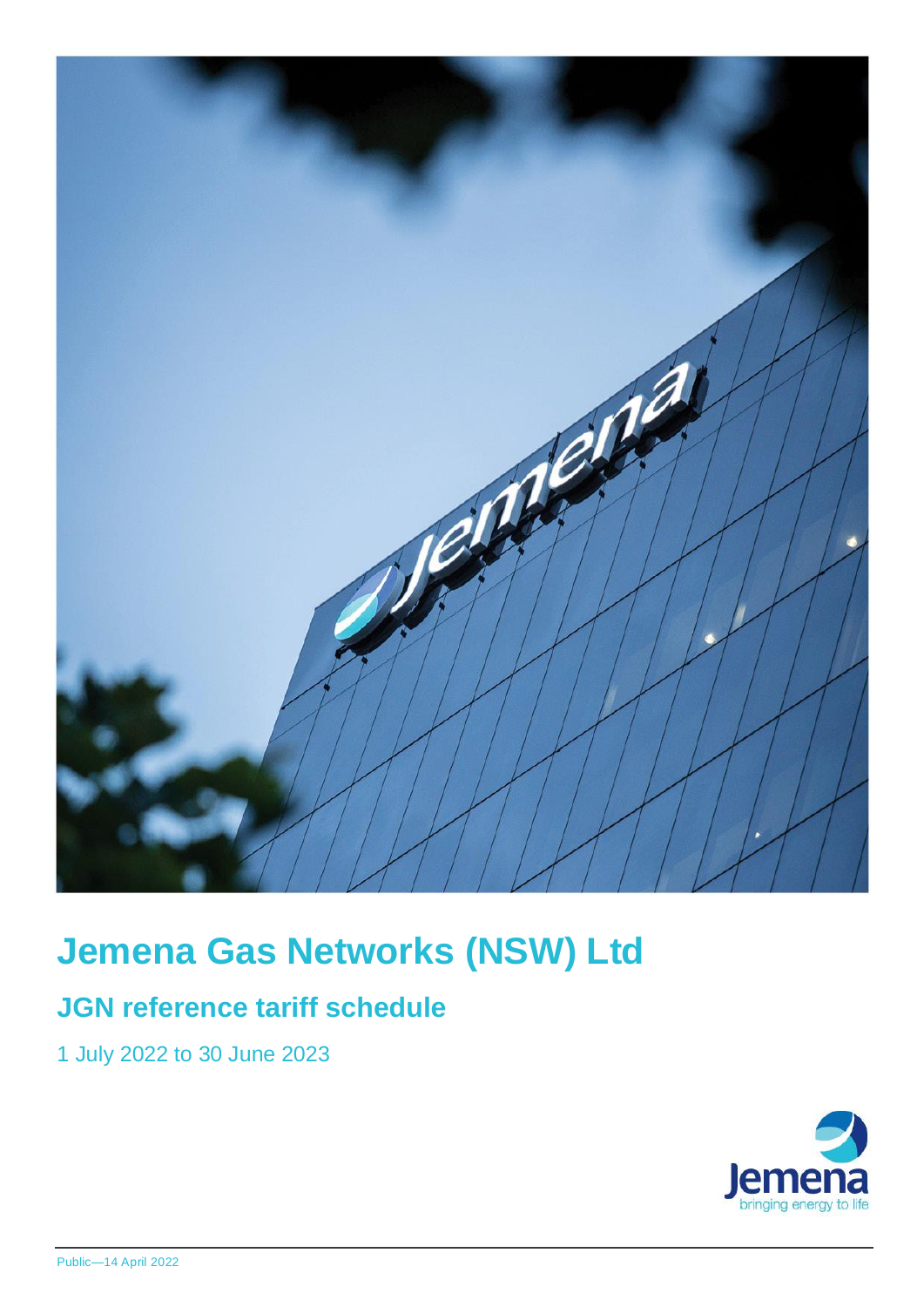#### **An appropriate citation for this paper is:**

JGN reference tariff schedule

#### **Contact Person**

Christopher Stewart Group Network Pricing & Compliance Manager Ph: 0298677290 Christopher.Stewart@jemena.com.au

#### **Jemena Gas Networks (NSW) Ltd**

ABN 87 003 004 322 Level 9-15, 99 Walker Street North Sydney NSW 2060

#### **Postal Address**

PO Box 1220 North Sydney NSW 2060 Ph: (02) 9867 7000 Fax: (02) 9867 7010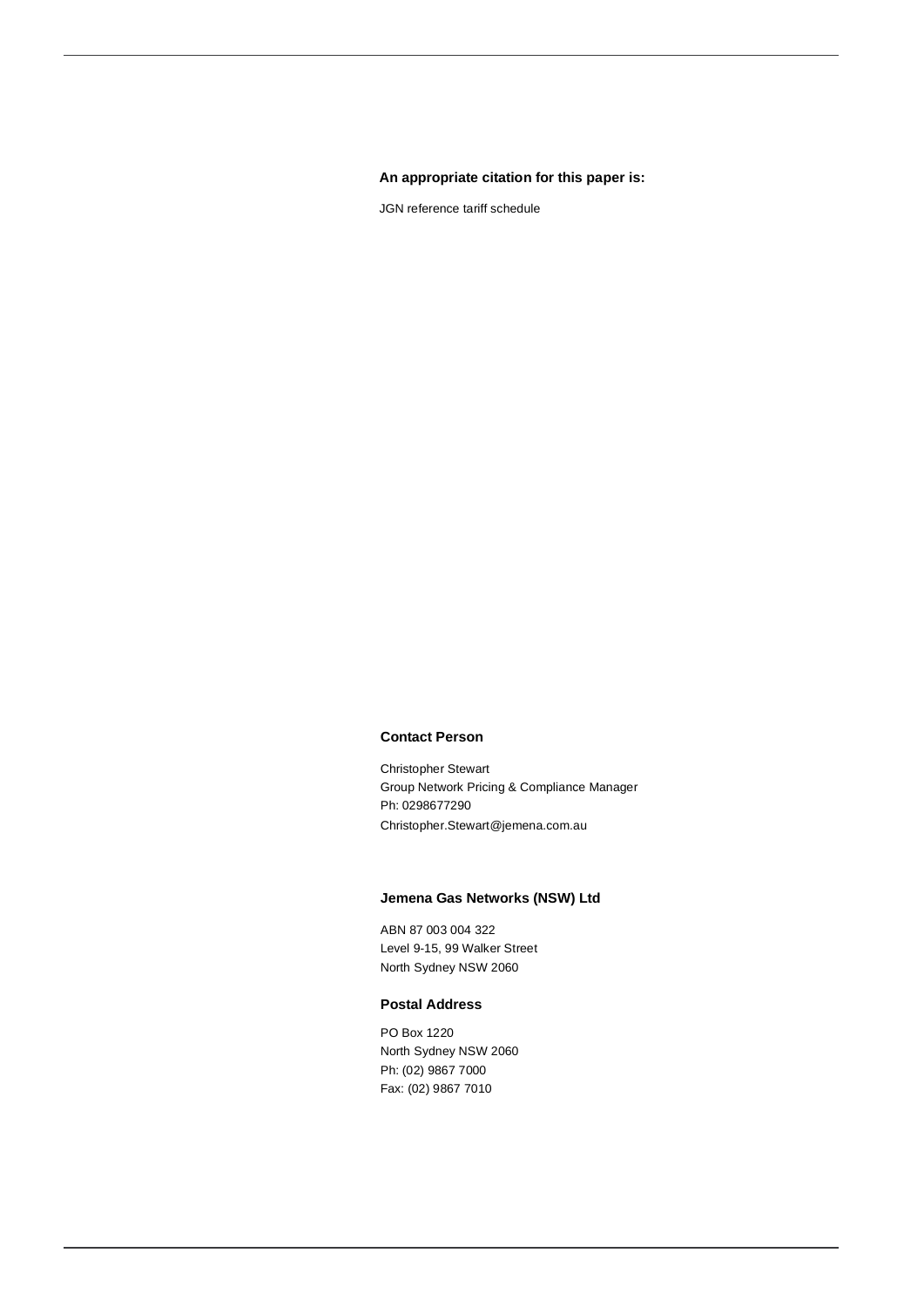# **Table of Contents**

| 2. |  |  |  |
|----|--|--|--|
|    |  |  |  |
|    |  |  |  |
|    |  |  |  |
|    |  |  |  |
| 3. |  |  |  |
| 4. |  |  |  |
|    |  |  |  |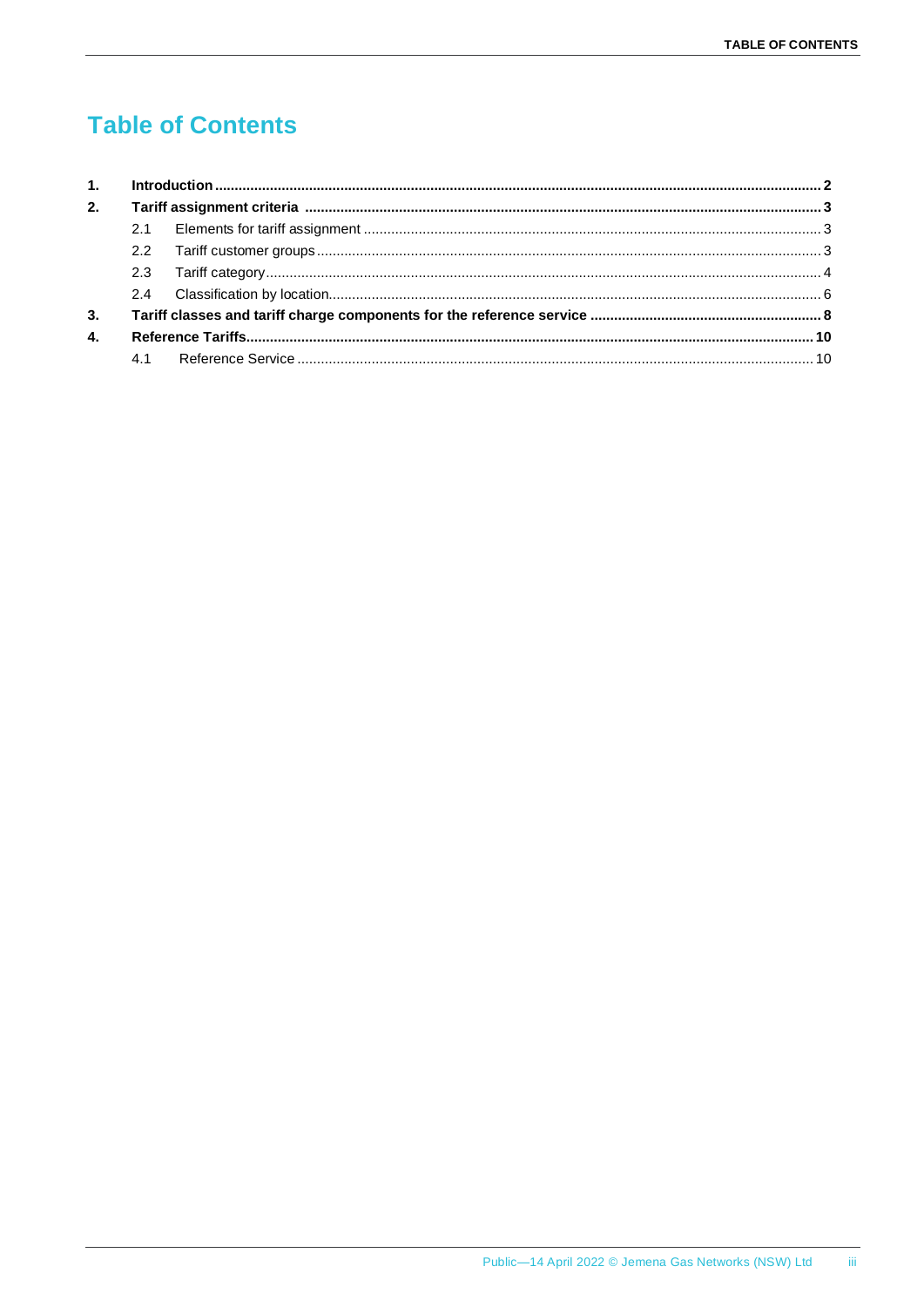# **Overview**

On 5 June 2020 the Australian Energy Regulator (**AER**) made its final determination for Jemena Gas Networks (NSW) Ltd (JGN) access arrangement (2020 AA), to apply for the period from 1 July 2021 to 30 June 2025<sup>1</sup>. The 2020 AA describes the reference services that JGN offers, sets out (in Schedule 2) the initial reference tariffs that apply to those services from 1 July 2020, and includes a mechanism for variation of tariffs annually, effective 1 July.

Reference tariffs are subject to variation annually in accordance with Section 3 of the 2020 AA (Reference Tariffs and Tariff Variation Mechanism). The 2022-23 reference tariffs to apply from 1 July 2022 have been calculated consistent with the 2020 AA. The tariffs are expressed in 2022-23 dollars and are exclusive of GST.

Annual variations are subject to Australian Energy Regulator for approval.

The 2020 AA is available at<http://www.aer.gov.au/>or [http://www.jemena.com.au.](http://www.jemena.com.au/)

<sup>1</sup> The Access Arrangement: JGN's NSW gas distribution networks, 1 July 2020 – 30 June 2025, published 5 June 2020.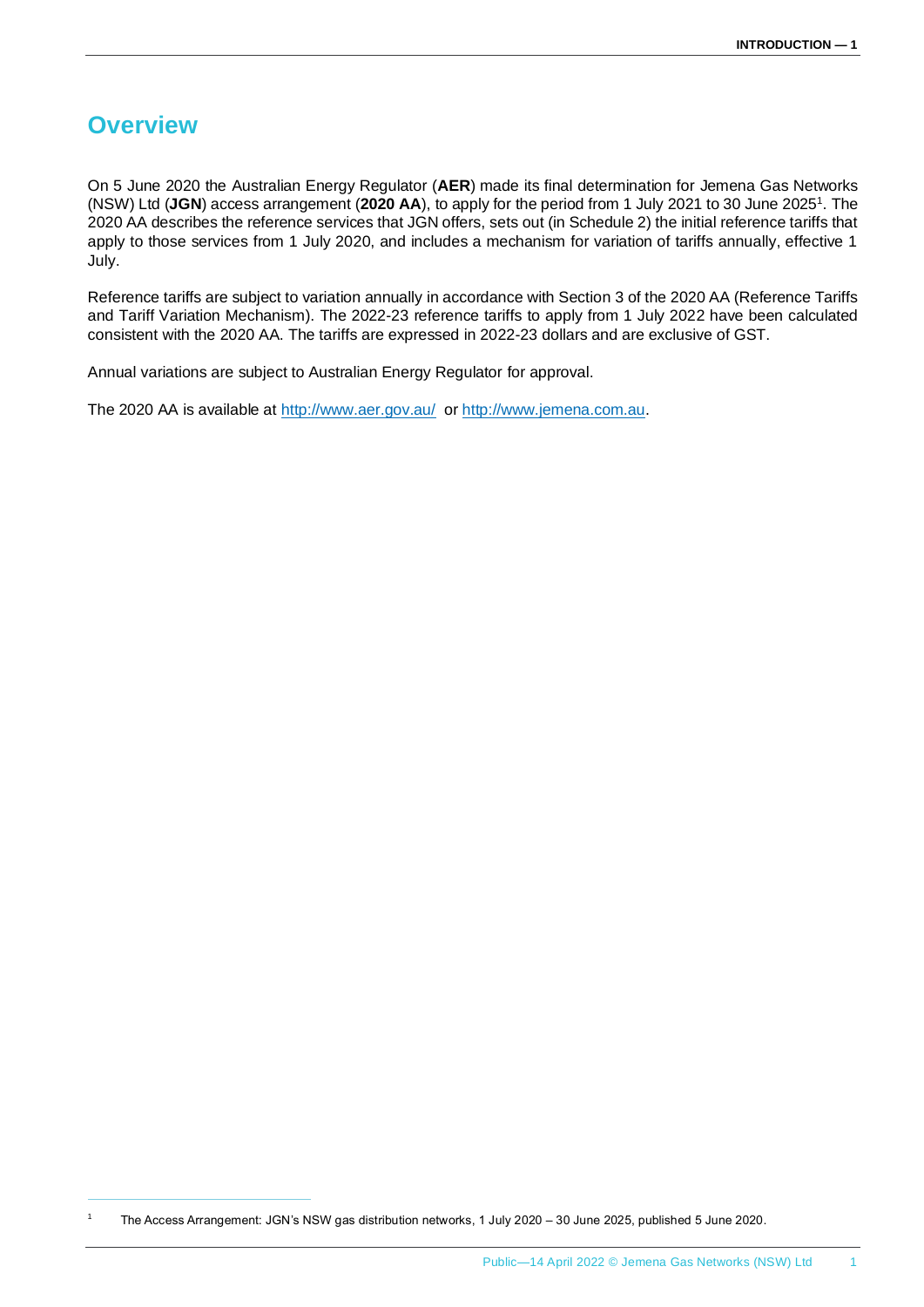# <span id="page-4-0"></span>**1. Introduction**

This revised reference tariff schedule sets out the reference tariffs that apply for the reference service under the 2020 AA. Key elements to note are:

- The reference tariffs are expressed in real 2022-23 dollars, and are exclusive of GST.

- There may be more than one reference tariff for the reference service.

- Terms are as defined in the 2020 AA.

- The reference tariffs available for the reference service depend upon the tariff class assigned by JGN to the delivery point to which the reference service will be provided.

- In addition to setting out the tariff classes and the reference tariffs, this reference tariff schedule sets out and explains the tariff components and assignment criteria used in determining the availability of different reference tariffs.

- The reference tariffs will take effect from the 1 July 2022 and will apply until amended in accordance with clause 3 of the access arrangement. When the reference tariffs are amended, the updated reference tariff schedule will be published on Jemena's website.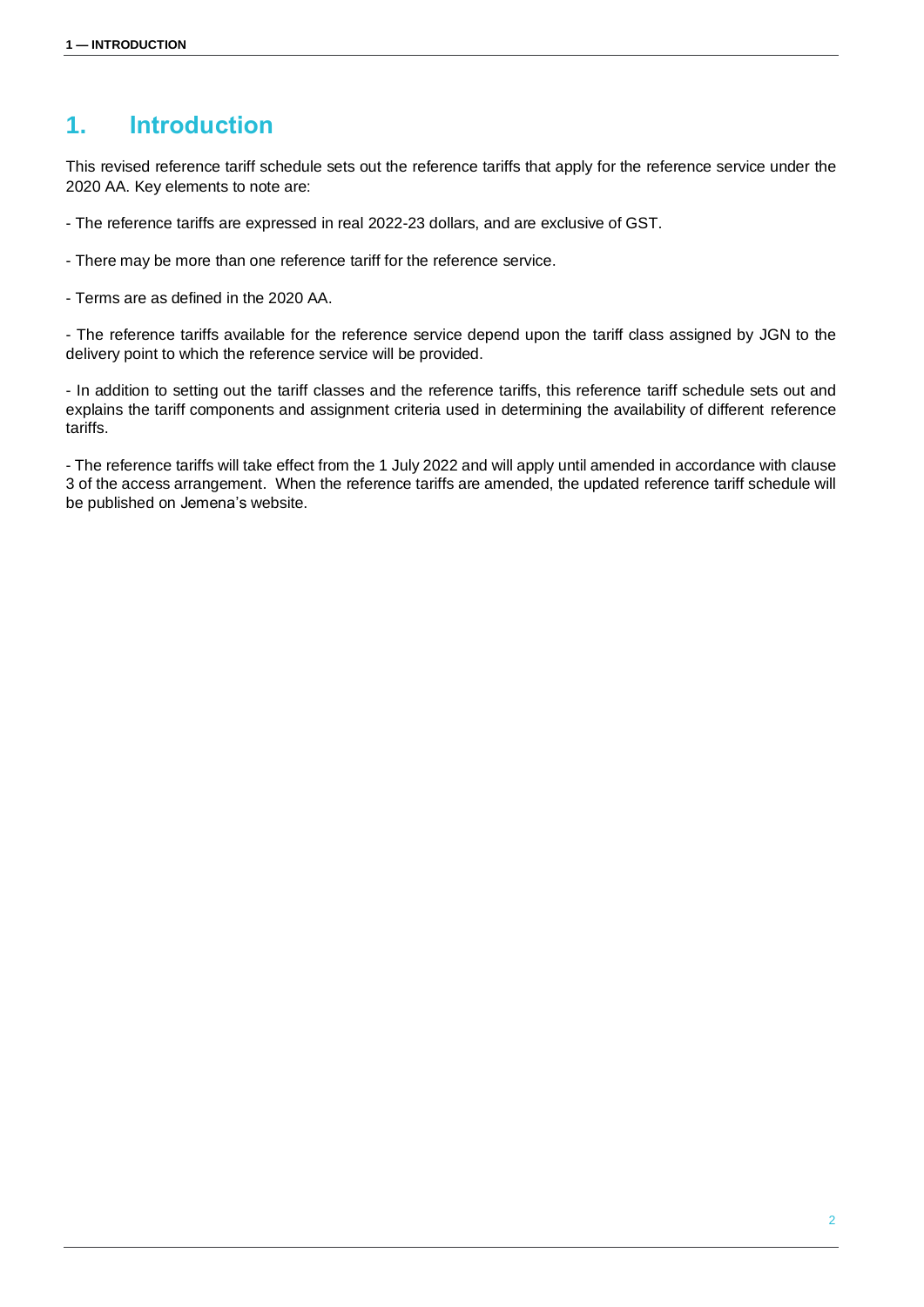# <span id="page-5-0"></span>**2. Tariff assignment criteria**

# <span id="page-5-1"></span>**2.1 Elements for tariff assignment**

- a) The Service Provider determines the appropriate Tariff Class for a Delivery Point based on each of the following elements:
	- i. customer groups;
	- ii. tariff categories; and
	- iii. classification by location.
- b) The assignment criteria for each relevant element must be satisfied in order for a Delivery Point to qualify for a particular Tariff Class.
- c) Each Tariff Class is allocated a code which reflects the assignment criteria for each of the elements using the following format:

*[G][CAT]-[Location]*

where:

*[G]* is a single character defining the customer group (V for Volume or D for Demand). Customer groups are described in clause 2.2 below;

*[CAT]* is a category name or abbreviation. If omitted then the Tariff Class is not described by reference to a tariff category. The assignment criteria for the tariff categories are described in clause 2.3 below; and

*[Location]* is the location identifier. If equal to 0, or omitted, then the Tariff Class is not described by reference to a specific part of the Network. The assignment criteria for classification by location is described in clause 2.4 below.

### <span id="page-5-2"></span>**2.2 Tariff customer groups**

- a) The customer group that applies to a Delivery Point is determined on the basis of the characteristics of the Energy requirements of the Customer and any End Consumer at that Delivery Point.
- b) The assignment criteria for determining the customer group are as follows:
	- i. **Demand Tariff:** A Delivery Point can be assigned a Demand Tariff customer group where:
		- (A) the Quantity of Gas withdrawn at that Delivery Point is reasonably expected to be equal to or greater than 10 TJ of Gas per annum;
		- (B) all Gas delivered to that Delivery Point is used on the premises to meet the production or Energy requirements of:
			- a single Business Customer occupying those premises; or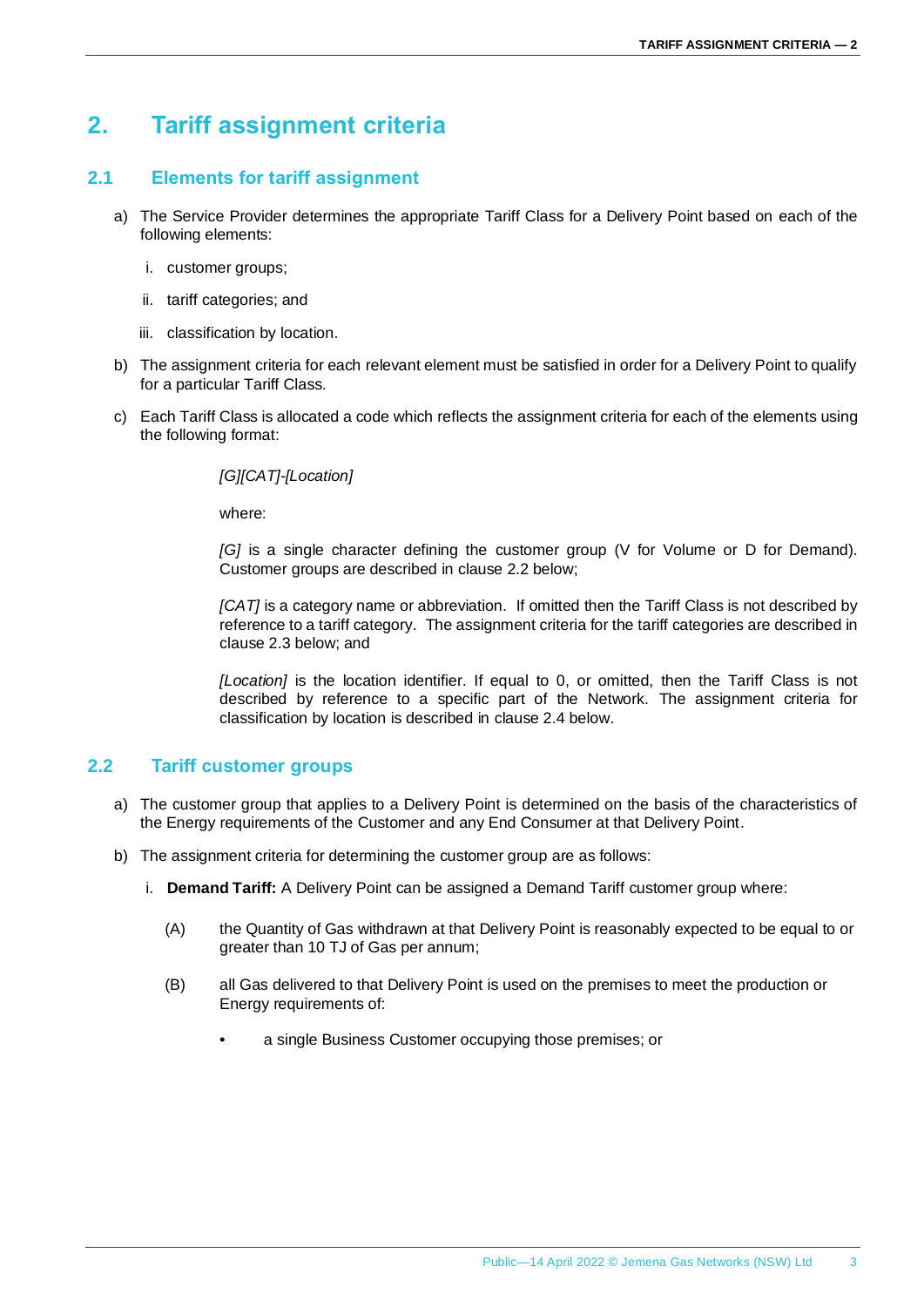- a Customer operating a centralised gas-fired electricity generation plant or system that supplies electricity and cogenerated thermal energy directly to a group of substantially non-residential End Consumers<sup>2</sup> occupying the same or nearby premises<sup>3</sup>;
- (C) the Service Provider has accurate and complete information to enable Load Shedding procedures to be implemented at the Delivery Point.

Assignment to a Demand Tariff is for a minimum period of 12 months;

- ii. **Volume Tariff:** A Delivery Point can be assigned a Volume Tariff customer group where the Delivery Point does not satisfy the Demand Tariff customer group assignment criteria. Examples of Delivery Points which will be assigned to the Volume Tariff customer group include Delivery Points where all Gas delivered to that Delivery Point is used on the premises to meet the production or Energy requirements of:
	- (A) a single Residential Customer;
	- (B) a single Business Customer who is reasonably expected to consume less than 10 TJ of Gas per annum;
	- (C) a Customer operating a centralised gas-fired electricity generation plant or system that supplies electricity and cogenerated thermal energy directly to a group of substantially non-residential End Consumers occupying the same or nearby premises<sup>4</sup> and the Delivery Point is reasonably expected to withdraw less than 10 TJ of Gas per annum; or
	- (D) a group of End consumers (business and/or residential) occupying a single, multioccupancy premises where Gas is withdrawn by a single Customer at a single Delivery Point (other than as contemplated under paragraph (C) above).

### <span id="page-6-1"></span><span id="page-6-0"></span>**2.3 Tariff category**

- a) Where convenient, the Service Provider uses a tariff category to group a number of Tariff Classes together to describe a common, but not complete, sub-set of assignment criteria. For example, the assignment criteria for all Demand Tariffs that fall into the capacity category have a common "category criteria" but separate "location criteria".
- b) Tariff categories for Demand Tariffs, and the corresponding category assignment criteria are as follows:

| <b>Abbreviation</b> | <b>Category</b>            | <b>Criteria</b>                                                                                                                                                                                                                                                                                                               |
|---------------------|----------------------------|-------------------------------------------------------------------------------------------------------------------------------------------------------------------------------------------------------------------------------------------------------------------------------------------------------------------------------|
| DC.                 | Capacity                   | This category is used for Delivery Points which meet the criteria for a Demand<br>Tariff, and have not been assigned to another Demand Tariff category, such as the<br>'Capacity - 1st Response' or 'Throughput' categories.                                                                                                  |
| <b>DCFR</b>         | Capacity – 1st<br>Response | This category is only available for Delivery Points that were assigned to this<br>category on or before 1 July 2015 and have continued to be assigned to this<br>category.<br>Delivery Points in this tariff category must continue to satisfy (to the Service<br>Provider's reasonable satisfaction) the following criteria: |

<sup>&</sup>lt;sup>2</sup> As a guide, the Service Provider will consider a group of End Consumers to be substantially non-residential where less than 50% (by number of End Consumers) of the group use Energy principally for personal, domestic or household purposes.

<sup>3</sup> In these circumstances, only the Delivery Point of the Customer would be recognised in the Service Provider's systems. Subsequent on-supply to end customers by that Customer would not be individually represented in the Service Provider's systems.

<sup>4</sup> As a guide, the Service Provider will consider a group of End Consumers to be substantially non-residential where less than 50% (by number of End Consumers) of the group use Energy principally for personal, domestic or household purposes.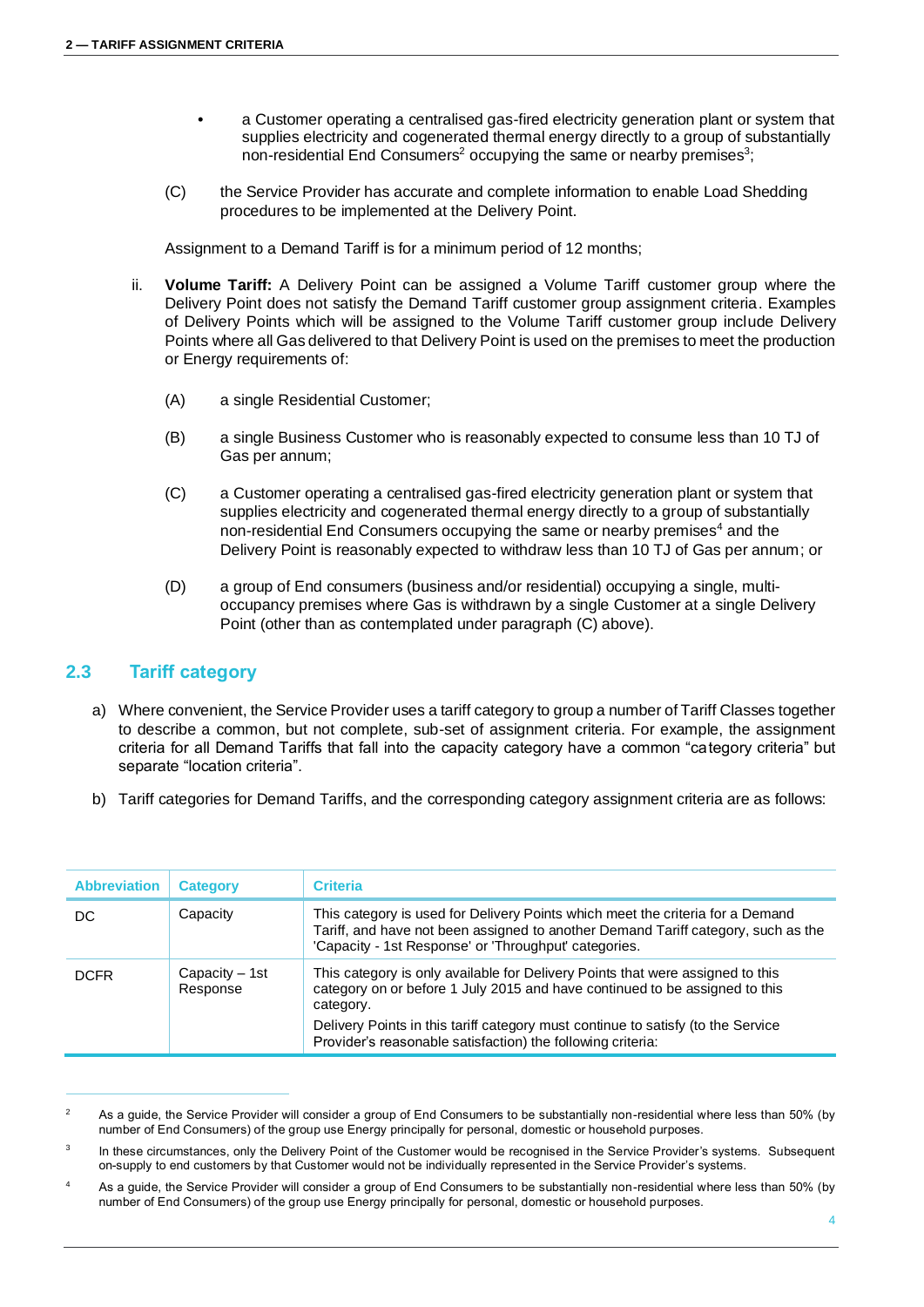| <b>Abbreviation</b> | <b>Category</b>                                         | <b>Criteria</b>                                                                                                                                                                                                                                                                                                                                                                                                                                                                |  |  |
|---------------------|---------------------------------------------------------|--------------------------------------------------------------------------------------------------------------------------------------------------------------------------------------------------------------------------------------------------------------------------------------------------------------------------------------------------------------------------------------------------------------------------------------------------------------------------------|--|--|
|                     |                                                         | peak hourly historical demand is consistently greater than 350 GJ/hr, but no<br>1.<br>more than the MHQ;                                                                                                                                                                                                                                                                                                                                                                       |  |  |
|                     |                                                         | the User has provided the Service Provider with a documented Curtailment<br>2.<br>Plan (as defined in the Reference Service Agreement) for the Delivery Point<br>which is acceptable to the Service Provider and contains ELMS Data (as<br>defined in the Reference Service Agreement) required by the Service Provider,<br>contact personnel and site procedures for reducing load in accordance with<br>the ELMS Data, including times for various stages of load reduction; |  |  |
|                     |                                                         | under the Curtailment Plan and ELMS Data held by the Service Provider, at<br>3.<br>least 40% of peak historical hourly demand is nominated for reduction in Load<br>Shedding priority 1 and that reduction could be expected to be reduced within<br>no more than 6 hours of first contact;                                                                                                                                                                                    |  |  |
|                     |                                                         | the Curtailment Plan and all ELMS Data is up to date (with a minimum review<br>4.<br>period of 24 months);                                                                                                                                                                                                                                                                                                                                                                     |  |  |
|                     |                                                         | the Service Provider is able to continuously monitor hourly demand from the<br>5.<br>Delivery Station at the site, or other sampling frequency acceptable to the<br>Service Provider; and                                                                                                                                                                                                                                                                                      |  |  |
|                     |                                                         | in any Load Shedding procedure initiated by the Service Provider in the past<br>6.<br>two years which involved the Delivery Point, the level of hourly demand at the<br>Delivery Point was no more than the hourly demand anticipated after each<br>stage of reduction as set out in the Curtailment Plan.                                                                                                                                                                     |  |  |
| DT                  | Throughput                                              | Assignment to this tariff category is made upon User request. This tariff category is<br>used for Delivery Points which meet the criteria for a Demand Tariff.                                                                                                                                                                                                                                                                                                                 |  |  |
| <b>DMT</b>          | Major End<br>Customer<br>Throughput                     | Assignment to this tariff category is made upon User request.<br>This tariff category is used for Delivery Points which meet the criteria for a Demand<br>Tariff and which also satisfy the following additional criteria:<br>the average daily consumption in any 12 month period multiplied by 1.33 is<br>1.<br>greater than 10 times the contractual MHQ <sup>5</sup> for the Delivery Point for the same<br>period; and                                                    |  |  |
|                     |                                                         | the Delivery Point is located in location identifiers 1, 2, 3, 4 or 5.<br>2.                                                                                                                                                                                                                                                                                                                                                                                                   |  |  |
| <b>DMTFR</b>        | Major End<br>Customer<br>Throughput - First<br>Response | This category is only available for Delivery Points that were assigned to this<br>category on or before 1 July 2015 and have continued to be assigned to this<br>category. Delivery Points in this tariff category must continue to meet the criteria<br>for a Major End Customer Throughput Tariff and satisfy (to the Service Provider's<br>reasonable satisfaction) the following additional criteria:                                                                      |  |  |
|                     |                                                         | peak hourly historical demand is consistently greater than 350 GJ/hr, but no<br>1.<br>more than the MHQ;                                                                                                                                                                                                                                                                                                                                                                       |  |  |
|                     |                                                         | the User has provided the Service Provider with a documented Curtailment<br>2.<br>Plan (as defined in the Reference Service Agreement) for the Delivery Point<br>which is acceptable to the Service Provider and contains ELMS Data (as<br>defined in the Reference Service Agreement) required by the Service Provider,<br>contact personnel and site procedures for reducing load in accordance with<br>the ELMS Data, including times for various stages of load reduction; |  |  |
|                     |                                                         | under the Curtailment Plan and ELMS Data held by the Service Provider, at<br>3.<br>least 40% of peak historical hourly demand is nominated for reduction in Load<br>Shedding priority 1 and that reduction could be expected to be reduced within<br>no more than 6 hours of first contact;                                                                                                                                                                                    |  |  |
|                     |                                                         | the Curtailment Plan and all ELMS Data is up to date (with a minimum review<br>4.<br>period of 24 months);                                                                                                                                                                                                                                                                                                                                                                     |  |  |
|                     |                                                         | the Service Provider is able to continuously monitor hourly demand from the<br>5.<br>Delivery Station at the site, or other sampling frequency acceptable to the<br>Service Provider; and                                                                                                                                                                                                                                                                                      |  |  |

5 If the contractual MHQ has changed in a period then the lowest contractual MHQ is used.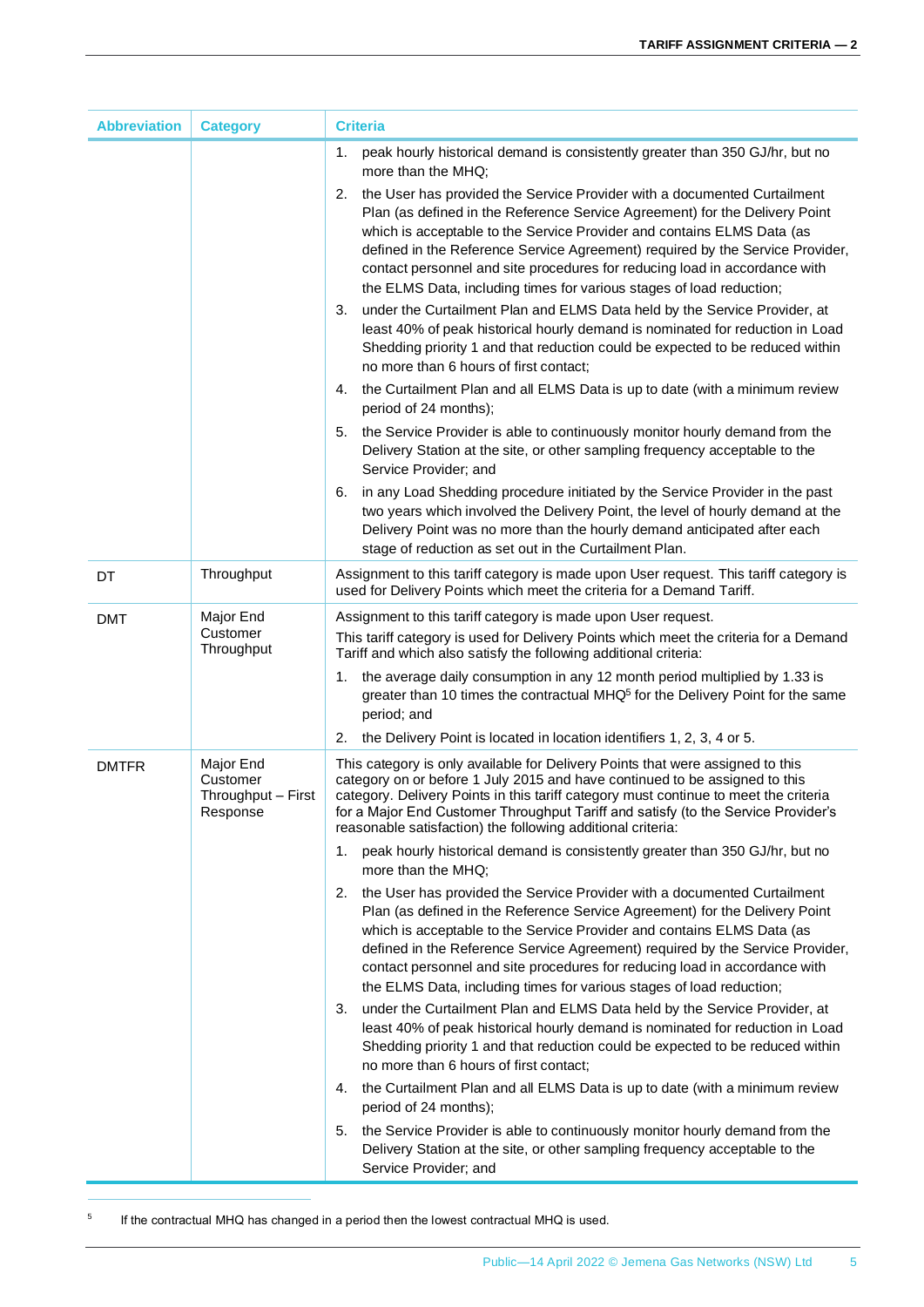| <b>Abbreviation</b> | <b>Category</b> | <b>Criteria</b>                                                                                                                                                                                                                                                                                            |
|---------------------|-----------------|------------------------------------------------------------------------------------------------------------------------------------------------------------------------------------------------------------------------------------------------------------------------------------------------------------|
|                     |                 | in any Load Shedding procedure initiated by the Service Provider in the past<br>6.<br>two years which involved the Delivery Point, the level of hourly demand at the<br>Delivery Point was no more than the hourly demand anticipated after each<br>stage of reduction as set out in the Curtailment Plan. |

c) Tariff categories for Volume Tariffs and corresponding assignment criteria are as follows:

| <b>Abbreviation</b> | <b>Category</b>                                        | <b>Criteria</b>                                                                                                                                                                                                                                                                                                                                                                                                                                                                                                                      |
|---------------------|--------------------------------------------------------|--------------------------------------------------------------------------------------------------------------------------------------------------------------------------------------------------------------------------------------------------------------------------------------------------------------------------------------------------------------------------------------------------------------------------------------------------------------------------------------------------------------------------------------|
| VI                  | Individual                                             | This category applies where either:<br>all Gas withdrawn at the Delivery Point is measured by the Service Provider by<br>$\bullet$<br>individually metering the Energy consumption of the end customer(s) (including<br>the consumption of hot water supplied through a centralised residential gas hot<br>water system); or                                                                                                                                                                                                         |
|                     |                                                        | the Delivery Point meets the Volume Tariff customer group assignment criteria<br>$\bullet$<br>in paragraph 2.2(b)(ii)(C) above.                                                                                                                                                                                                                                                                                                                                                                                                      |
| VB                  | <b>Boundary</b>                                        | This category applies where a Delivery Point meets the Volume Tariff customer<br>group assignment criteria in paragraph $2.2(b)(ii)(D)$ and has not been assigned to a<br>tariff in the VRT category. <sup>6</sup>                                                                                                                                                                                                                                                                                                                   |
| <b>VRT</b>          | Residential<br>Distributed<br>Generation<br>Technology | Assignment to this category is made upon User request.<br>This category is available for a Delivery Point at which all Gas is consumed on the<br>premises by a Customer operating a gas-fired electricity generation plant or system<br>that supplies electricity and cogenerated thermal energy directly to a group of<br>substantially residential End Consumers <sup>7</sup> occupying the same or nearby premises,<br>and the Delivery Point is reasonably expected to withdraw more than 25TJ of Gas<br>per annum. <sup>6</sup> |

<span id="page-8-1"></span>d) Where a Delivery Point is eligible for more than one tariff category, the User or Prospective User can nominate the discretionary element of the tariff category in accordance with clause 2.1 of this Schedule. For example, a User or Prospective User may request to be placed in the 'Throughput' category. The Service Provider may refuse a nomination by a User or Prospective User if it does not consider the Delivery Point to be eligible.

### <span id="page-8-0"></span>**2.4 Classification by location**

Where assignment criteria for a Tariff Class depend upon the location of the Delivery Point, the following location criteria will be used.

| <b>Location Identifier</b> | <b>Applies to Delivery Points located in:</b>                                                                                                                                 |  |  |  |  |
|----------------------------|-------------------------------------------------------------------------------------------------------------------------------------------------------------------------------|--|--|--|--|
| 0 or omitted               | All areas in the Network                                                                                                                                                      |  |  |  |  |
| Coastal                    | The Wilton Network Section (used for VI and VB Volume Tariffs only – see identifiers<br>1 to 11 for location criteria in the Wilton Network Section for other Tariff Classes) |  |  |  |  |
| Country                    | Network Sections other than the Wilton Network Section                                                                                                                        |  |  |  |  |
|                            | Location identifiers refer to the first 4<br>2164, 2171, 2175, 2571, 2761, 2762,<br>numbers of the Delivery Station<br>2766, 2768, Appin                                      |  |  |  |  |

<sup>6</sup> In these circumstances, only the Delivery Point of the Customer would be recognised in the Service Provider's systems. Subsequent on-supply to end customers by that Customer would not be individually represented in the Service Provider's systems.

<sup>7</sup> As a guide, the Service Provider will consider a group of end customers to be substantially residential where more than 50% (by number) of the group use Energy principally for person, domestic or household purposes.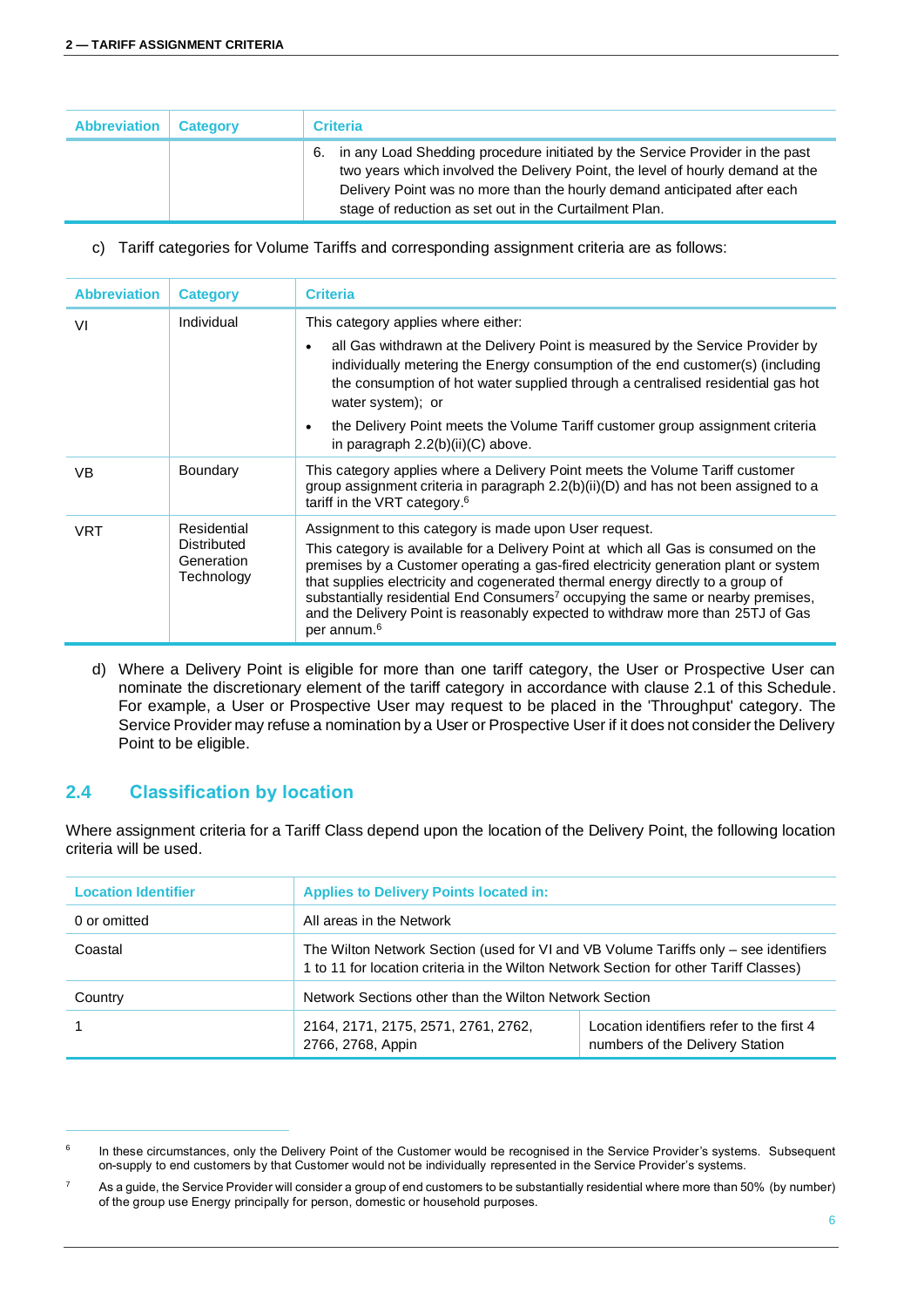| 2              | 2141, 2142, 2143, 2144, 2145, 2147,<br>2148, 2161, 2162, 2163, 2165, 2166,<br>2170, 2565, 2750, 2759, 2760, 2765, 2770                                                                                                                                                                                                | Identifier used by the Service Provider<br>to identify individual Demand<br>Customer and daily metered Delivery<br>Points. Location identifiers are listed |
|----------------|-----------------------------------------------------------------------------------------------------------------------------------------------------------------------------------------------------------------------------------------------------------------------------------------------------------------------|------------------------------------------------------------------------------------------------------------------------------------------------------------|
| 3              | 2006, 2007, 2015, 2017, 2019, 2020,<br>2033, 2036, 2040, 2044, 2046, 2050,<br>2112, 2113, 2115, 2116, 2128, 2135,<br>2136, 2137, 2138, 2140, 2146, 2151,<br>2152, 2153, 2157, 2173, 2190, 2193,<br>2199, 2200, 2204, 2205, 2211, 2212,<br>2214, 2216, 2217, 2560 <sup>9</sup> , 2566, 2570,<br>2747, 2755, 2756, 2777 | for existing Delivery Points. <sup>8</sup>                                                                                                                 |
| 4              | 2000, 2008, 2009, 2010, 2011, 2018,<br>2021, 2022, 2031, 2032, 2034, 2035,<br>2037, 2039, 2064, 2065, 2066, 2067,<br>2111, 2120, 2122, 2154, 2196, 2208,<br>2220, 2223, 2224, 2228, 2229, 2231, 2232                                                                                                                  |                                                                                                                                                            |
| 5              | 2028, 2060, 2076, 2077, 2080, 2085,<br>2095, 2099, 2100, 2102, 2103, 2780                                                                                                                                                                                                                                             |                                                                                                                                                            |
| 6              | 2250, 2259, 2284, 2285, 2286, 2304,<br>2308, 2322                                                                                                                                                                                                                                                                     |                                                                                                                                                            |
| $\overline{7}$ | 2256, 2258, 2260, 2261, 2262, 2263,<br>2264, 2265, 2294, 2295, 2298, 2303,<br>2305, 2320, 2323, 2326, 2327                                                                                                                                                                                                            |                                                                                                                                                            |
| 8              | 2290, 2300, 2314, 2321, 2324, 2325, 2330                                                                                                                                                                                                                                                                              |                                                                                                                                                            |
| 9              | 2505-BHP                                                                                                                                                                                                                                                                                                              |                                                                                                                                                            |
| 10             | 2500, 2502, 2505, 2526, 2530                                                                                                                                                                                                                                                                                          |                                                                                                                                                            |
| 11             | 2516, 2527                                                                                                                                                                                                                                                                                                            |                                                                                                                                                            |

<sup>8</sup> The Service Provider shall assign new Delivery Points to location classifications on the basis of 1997 Australia Post postcode boundaries, and where new postcodes must be added to the table, the Service Provider will allocate a locational identifier to new postcode, which is comparable with the existing postcodes.

<sup>9</sup> Excludes Appin - see location classification 1.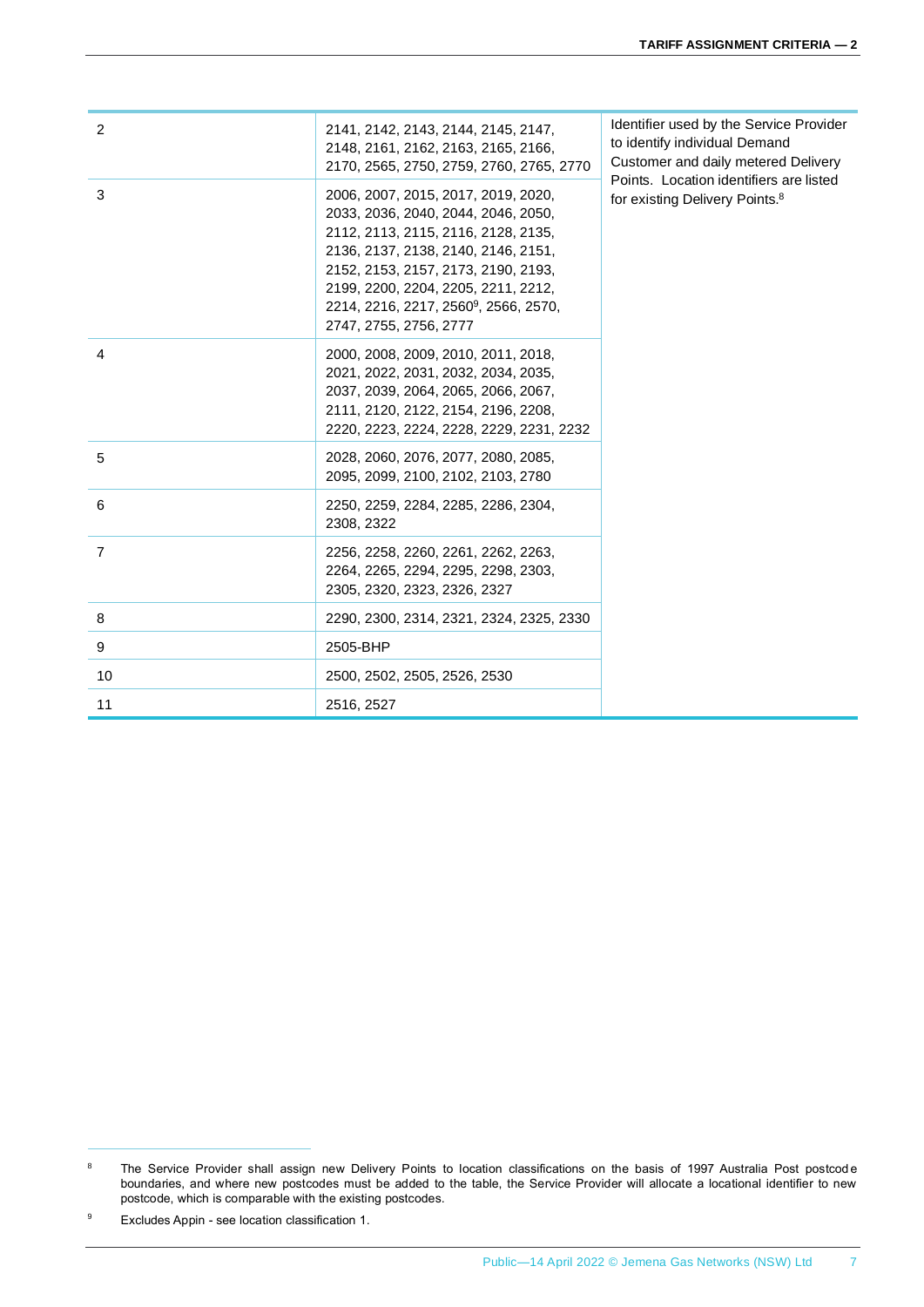# <span id="page-10-0"></span>**3. Tariff classes and tariff charge components for the reference service**

- a) A User must pay the Service Provider all charges applicable to the Reference Service provided based on the relevant Tariff Class.
- b) The tables below sets out the tariff charge components applicable to each Tariff Class.
- c) In addition, other charges are payable in accordance with the Reference Service Agreement.
- d) Volume Tariffs

| <b>Customer</b><br><b>Type/Category</b>                       | <b>Tariff Class</b>                                         | Reference Service - Reference Tariff<br><b>Components</b>                                                                                    |
|---------------------------------------------------------------|-------------------------------------------------------------|----------------------------------------------------------------------------------------------------------------------------------------------|
| Volume Individual                                             | VI-Coastal<br>VI- Country                                   | Volume Throughput Rate (clause 4.1(h))<br>Fixed Charge (clause 4.1(i))<br>Ancillary Charges (clause 4.1(i))                                  |
| Volume Boundary                                               | VB-Coastal<br><b>VB-Country</b>                             | Volume Throughput Rate (clause 4.1(h))<br>Fixed Charge (clause 4.1(i))<br>Ancillary Charges (clause 4.1(i))                                  |
| Volume Residential<br>Distributed<br>Generation<br>Technology | <b>VRT-03</b><br><b>VRT-04</b><br><b>VRT-06</b><br>$VRT-10$ | Demand Capacity Rate (clause 4.1(a))<br>Provision of Basic Metering Equipment Charge<br>(clause 4.1(q))<br>Ancillary Charges (clause 4.1(i)) |

### e) Demand Tariffs

| <b>Customer</b><br><b>Type/Category</b> | <b>Tariff Class</b>   | Reference Service - Reference Tariff<br><b>Components</b>                                                                                                                                                                          |
|-----------------------------------------|-----------------------|------------------------------------------------------------------------------------------------------------------------------------------------------------------------------------------------------------------------------------|
| Demand Capacity                         | $DC-1$<br>Т٥<br>DC-11 | Demand Capacity Rate (clause 4.1(a))<br>Provision of Basic Metering Equipment Charge<br>(clause 4.1(g))<br>Ancillary Charges (clause 4.1(i))                                                                                       |
|                                         | DC Country            | Demand Capacity Rate comprised of:<br>Capacity Distance Rate (clause 4.1(b)), and<br>Pressure Reduction Rate (clause 4.1(c))<br>Provision of Basic Metering Equipment Charge<br>clause 4.1(q)<br>Ancillary Charges (clause 4.1(i)) |
| Demand Throughput                       | DT                    | Demand Throughput Rate (clause 4.1(f))<br>Provision of Basic Metering Equipment Charge<br>(clause $4.1(q)$ )<br>Ancillary Charges (clause 4.1(i))                                                                                  |
| Demand Capacity -<br>1st Response       | DCFR-1<br>DCFR-6      | Discounted Demand Capacity Rate (clause 4.1(d))<br>Provision of Basic Metering Equipment Charge<br>(clause $4.1(q)$ )                                                                                                              |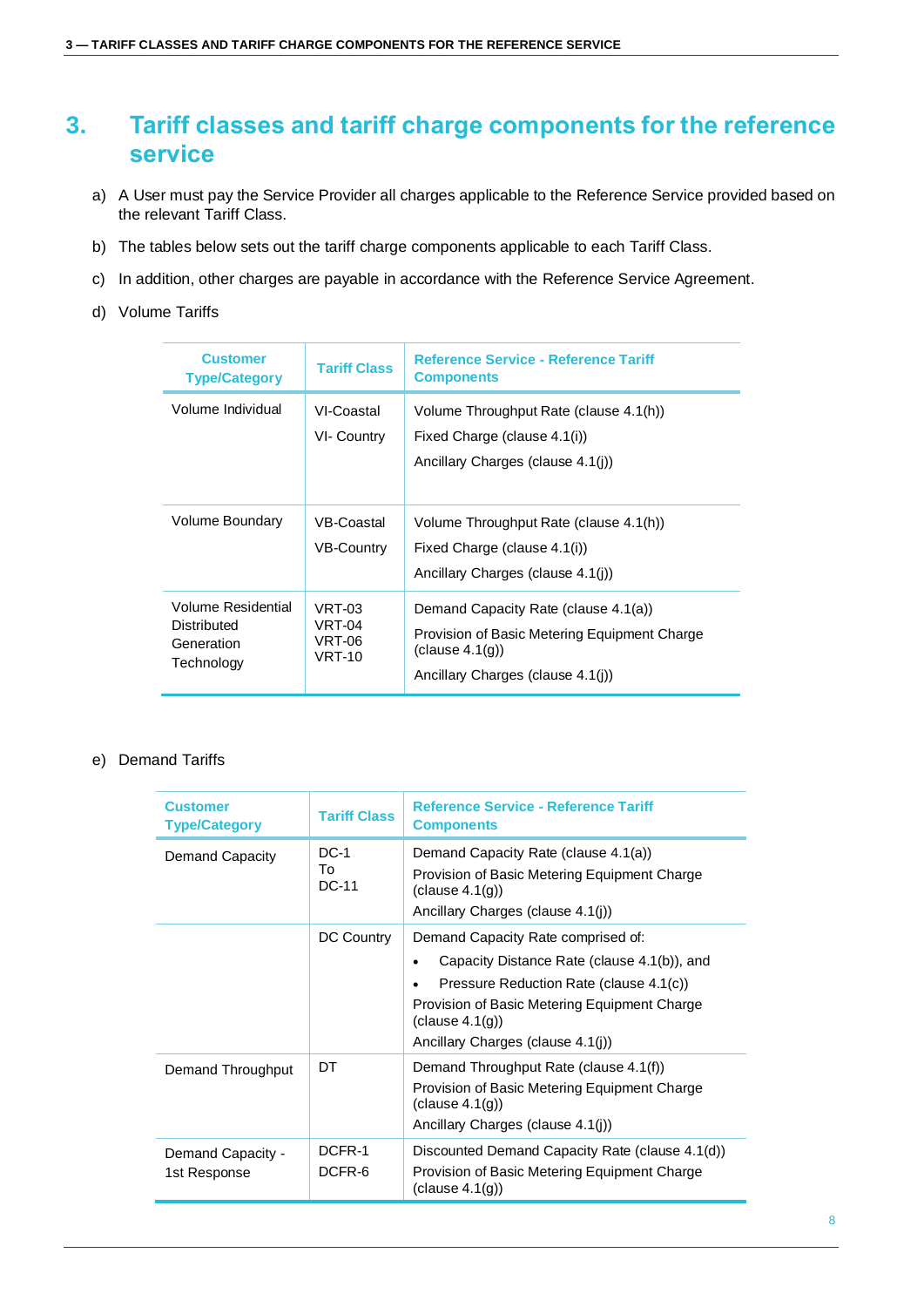| <b>Customer</b><br><b>Type/Category</b>                                  | <b>Tariff Class</b>           | <b>Reference Service - Reference Tariff</b><br><b>Components</b>                                                                                                                                     |
|--------------------------------------------------------------------------|-------------------------------|------------------------------------------------------------------------------------------------------------------------------------------------------------------------------------------------------|
|                                                                          |                               | Ancillary Charges (clause 4.1(i))                                                                                                                                                                    |
| Demand Major End<br>Customer<br>Throughput                               | DMT-01<br>To<br><b>DMT-05</b> | Fixed Charge (clause 4.1(i))<br>Demand Throughput Rate (clause 4.1(f))<br>Provision of Basic Metering Equipment Charge<br>clause 4.1(q)<br>Ancillary Charges (clause 4.1(i))                         |
| Demand Major End<br>Customer<br>Throughput<br>- 1 <sup>st</sup> response | DMTFR-3                       | Discounted Fixed Charge (clause 4.1(e))<br>Discounted Demand Throughput Rate (clause<br>4.1(e)<br>Provision of Basic Metering Equipment Charge<br>clause 4.1(q)<br>Ancillary Charges (clause 4.1(i)) |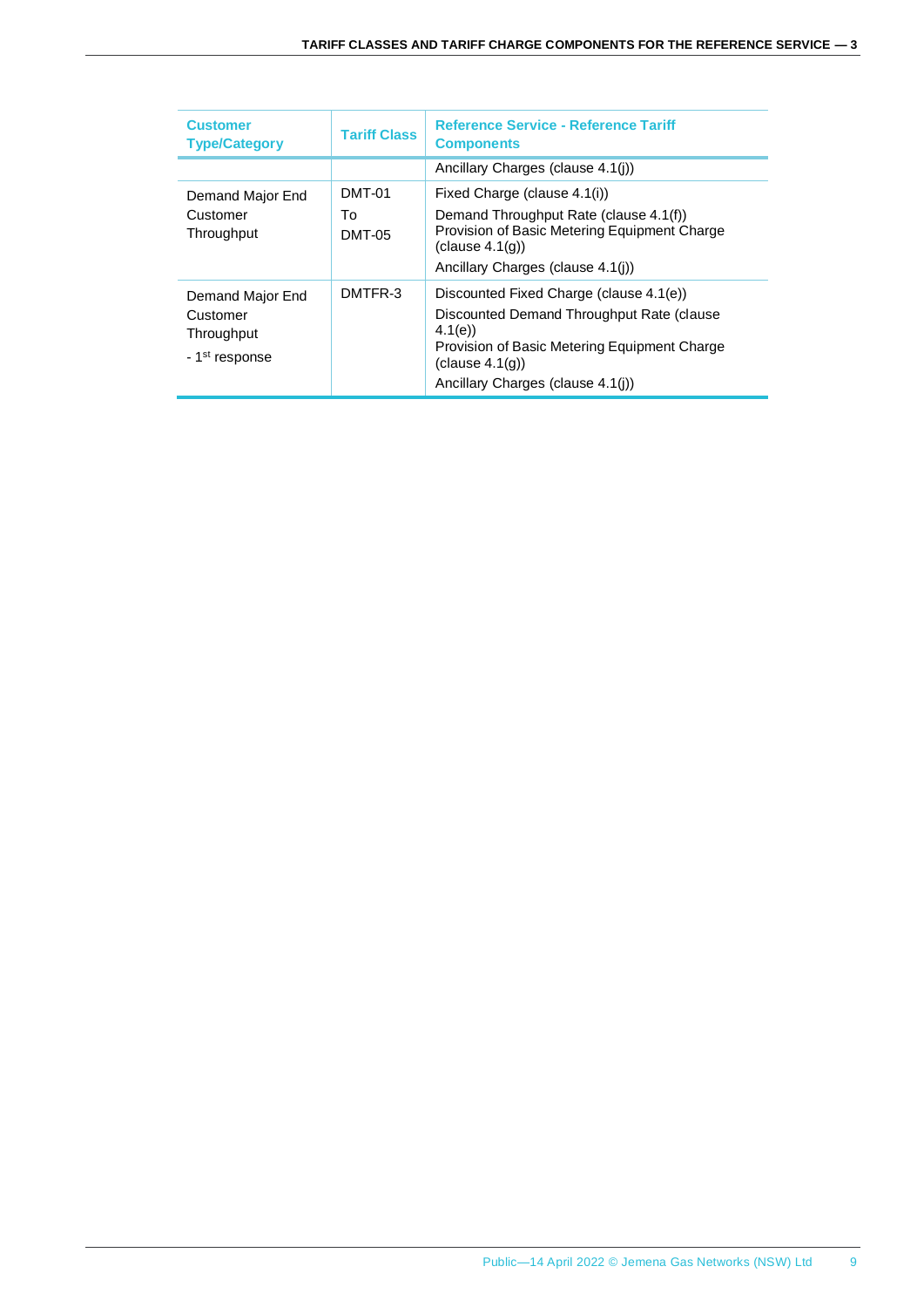# <span id="page-12-0"></span>**4. Reference Tariffs**

### <span id="page-12-1"></span>**4.1 Reference Service**

### a) Demand Capacity Rate

| <b>Tariff Class</b> |                                                                                                                                                                                                                                                                                                         |         |         | Unit Rate - dollars per GJ of Chargeable Demand (CD)<br>per annum (\$/GJ.CD.pa)<br><b>Period ending 30 June 2023</b><br>Prices are real 2022-2023 GST exclusive dollars |         |         |  |  |
|---------------------|---------------------------------------------------------------------------------------------------------------------------------------------------------------------------------------------------------------------------------------------------------------------------------------------------------|---------|---------|-------------------------------------------------------------------------------------------------------------------------------------------------------------------------|---------|---------|--|--|
|                     | <b>Next 400 GJ</b><br><b>Next 1000 GJ</b><br>First 50 GJ of<br><b>Next 150 GJ</b><br><b>Next 2000 GJ</b><br><b>Rest of CD</b><br>CD<br>of CD<br>of CD<br>of CD<br>of CD                                                                                                                                 |         |         |                                                                                                                                                                         |         |         |  |  |
| <b>VRT-03</b>       | 305.195                                                                                                                                                                                                                                                                                                 | 285.773 | 146.612 | 106.340                                                                                                                                                                 | 83.573  | 82.966  |  |  |
| <b>VRT-04</b>       | 503.556                                                                                                                                                                                                                                                                                                 | 471.512 | 216.750 | 164.282                                                                                                                                                                 | 127.323 | 115.702 |  |  |
| <b>VRT-06</b>       | 105.754                                                                                                                                                                                                                                                                                                 | 99.025  | 57.702  | 55.178                                                                                                                                                                  | 55.161  | 54.958  |  |  |
| <b>VRT-10</b>       | 165.021                                                                                                                                                                                                                                                                                                 | 154.519 | 74.374  | 58.478                                                                                                                                                                  | 53.159  | 52.800  |  |  |
| $DC-1$              | 204.924                                                                                                                                                                                                                                                                                                 | 191.884 | 103.981 | 79.356                                                                                                                                                                  | 69.991  | 69.944  |  |  |
| $DC-2$              | 229.254                                                                                                                                                                                                                                                                                                 | 226.759 | 114.625 | 86.441                                                                                                                                                                  | 66.036  | 56.658  |  |  |
| $DC-3$              | 305.195                                                                                                                                                                                                                                                                                                 | 285.773 | 146.612 | 106.340                                                                                                                                                                 | 83.573  | 82.966  |  |  |
| $DC-4$              | 503.556                                                                                                                                                                                                                                                                                                 | 471.512 | 216.750 | 164.282                                                                                                                                                                 | 127.323 | 115.702 |  |  |
| $DC-5$              | 1343.814                                                                                                                                                                                                                                                                                                | 570.095 | 298.628 | 215.350                                                                                                                                                                 | 169.253 | 130.394 |  |  |
| DC-6                | 105.754                                                                                                                                                                                                                                                                                                 | 99.025  | 57.702  | 55.178                                                                                                                                                                  | 55.161  | 54.958  |  |  |
| $DC-7$              | 333.311                                                                                                                                                                                                                                                                                                 | 312.100 | 167.492 | 105.922                                                                                                                                                                 | 92.511  | 81.791  |  |  |
| $DC-8$              | 626.332                                                                                                                                                                                                                                                                                                 | 586.473 | 307.425 | 221.694                                                                                                                                                                 | 174.238 | 134.236 |  |  |
| $DC-9$              | 51.352                                                                                                                                                                                                                                                                                                  | 48.085  | 37.327  | 37.203                                                                                                                                                                  | 36.845  | 36.621  |  |  |
| DC-10               | 165.021                                                                                                                                                                                                                                                                                                 | 154.519 | 74.374  | 58.478                                                                                                                                                                  | 53.159  | 52.800  |  |  |
| <b>DC-11</b>        | 662.339                                                                                                                                                                                                                                                                                                 | 620.190 | 325.098 | 226.410                                                                                                                                                                 | 177.945 | 137.091 |  |  |
| DC-Country          | Demand Capacity Rate for DC-Country is comprised of two components of demand charge: (i) the<br>Capacity Distance Rate; and (ii) the Pressure Reduction Rate. See tables Capacity Distance Rate<br>(clause 4.1(b)), and Pressure Reduction Rate (clause 4.1(c)) below. These charges will be calculated |         |         |                                                                                                                                                                         |         |         |  |  |

for each Delivery Point and expressed as a single rate \$/GJ.CD.per annum for billing purposes.

10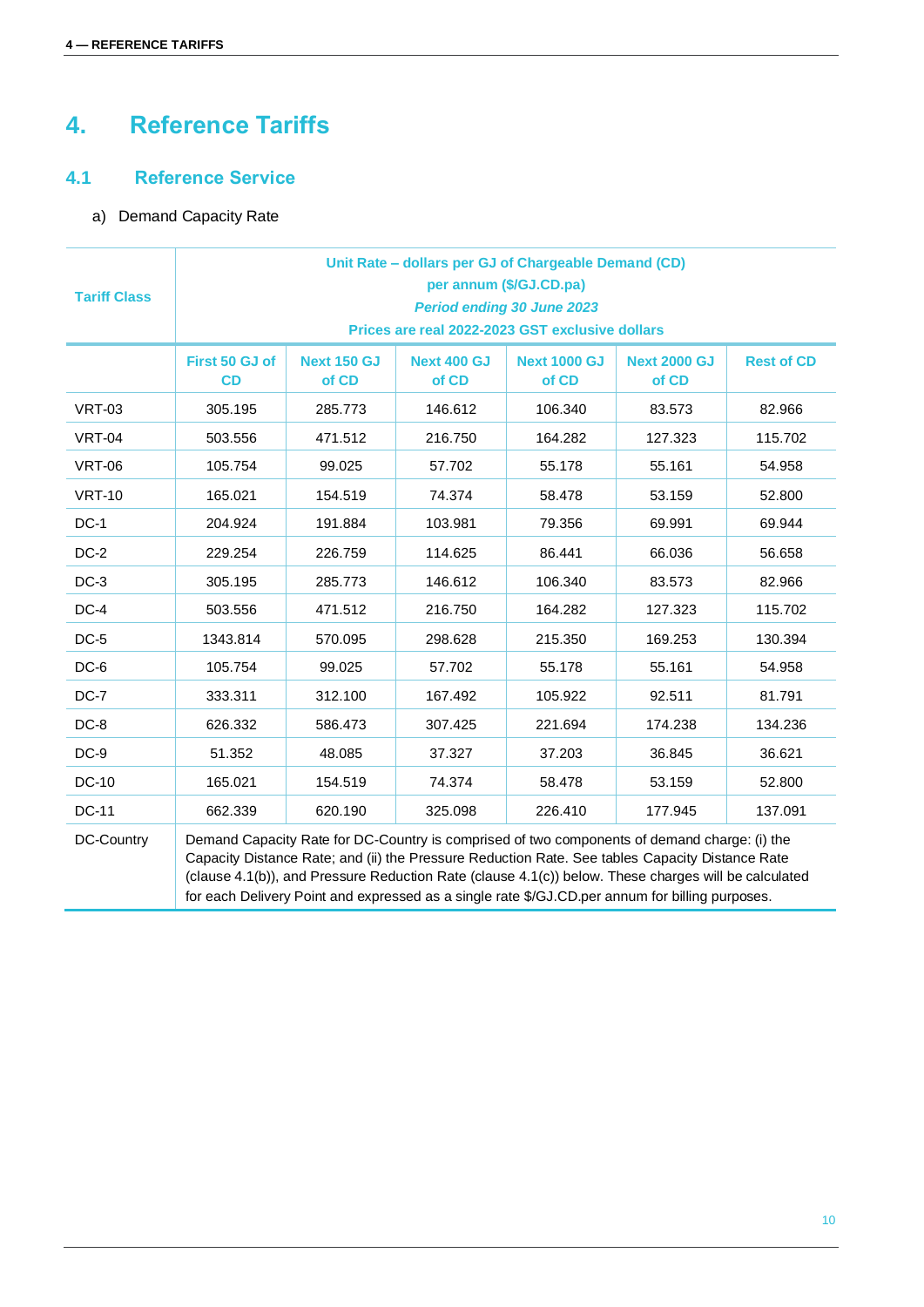### b) DC Country Demand Capacity Rate, Component 1 – Capacity Distance Rate

| <b>Customer</b><br><b>Type</b> | <b>Tariff</b><br><b>Class</b> | Distance Unit Rate – dollars per GJ of Chargeable Demand per annum per km<br>(\$/(GJ.CD).pa per km)<br><b>Period ending 30 June 2023</b><br>Prices are real 2022-2023 GST exclusive dollars |                             |                             |                              |                                     |                             |
|--------------------------------|-------------------------------|---------------------------------------------------------------------------------------------------------------------------------------------------------------------------------------------|-----------------------------|-----------------------------|------------------------------|-------------------------------------|-----------------------------|
|                                |                               | <b>First 50 GJ</b><br>of CD                                                                                                                                                                 | <b>Next 150 GJ</b><br>of CD | <b>Next 400 GJ</b><br>of CD | <b>Next 1000 GJ</b><br>of CD | <b>Next 2000</b><br><b>GJ of CD</b> | <b>Rest of</b><br><b>CD</b> |
| Demand                         | DC-<br>Country                | 49.047                                                                                                                                                                                      | 48.312                      | 21.028                      | 14.018                       | 9.706                               | 7.634                       |

Rates apply per km of the straight line distance from the relevant country Receipt Point rounded up to the nearest 0.5 km as determined by the Service Provider.

### c) DC Country Demand Capacity Rate, Component 2 – Pressure Reduction Rate

| <b>Customer</b><br><b>Type</b> | <b>Tariff</b><br><b>Class</b> |                      | Pressure Reduction Unit Rate - dollars per GJ of Chargeable Demand per annum | (S/GJ.CD.pa)<br><b>Period ending 30 June 2023</b> | Prices are real 2022-2023 GST exclusive dollars |                                     |                             |
|--------------------------------|-------------------------------|----------------------|------------------------------------------------------------------------------|---------------------------------------------------|-------------------------------------------------|-------------------------------------|-----------------------------|
|                                |                               | First 50 GJ<br>of CD | <b>Next 150 GJ</b><br>of CD                                                  | Next 400 GJ<br>of CD                              | <b>Next 1000</b><br><b>GJ of CD</b>             | <b>Next 2000</b><br><b>GJ of CD</b> | <b>Rest of</b><br><b>CD</b> |
| Demand                         | DC-<br>Country                | 17.408               | 17.147                                                                       | 7.461                                             | 4.975                                           | 3.444                               | 2.709                       |

#### d) Demand Capacity Rates for Discounted DCFR Tariffs

| <b>Customer</b><br><b>Type</b> | <b>Tariff</b><br><b>Class</b> | Demand Capacity Unit Rate – dollars per GJ of Chargeable Demand per annum<br>(S/GJ.CD.pa)<br><b>Period ending 30 June 2023</b> |
|--------------------------------|-------------------------------|--------------------------------------------------------------------------------------------------------------------------------|
| Demand                         | DCFR-1<br>DCFR-11             | Demand Capacity Rates set out in clause 4.1(a) for the DC-1 and DC-6 tariff<br>respectively less 50%.                          |

#### e) Fixed Charges and Demand Throughput Rates for Discounted DMTFR Tariff

| <b>Customer</b> | <b>Tariff</b> | Fixed Charge – dollars per annum                                         | <b>Demand Throughput Unit Rates - (\$/GJ)</b>                                     |
|-----------------|---------------|--------------------------------------------------------------------------|-----------------------------------------------------------------------------------|
| Type            | <b>Class</b>  | <b>Period ending 30 June 2023</b>                                        | <b>Period ending 30 June 2023</b>                                                 |
| Demand          | DMTFR-3       | Fixed Charge set out in clause 4.1(i))<br>for the DMT-3 tariff less 50%. | Demand Throughput Rates set out in clause<br>4.1(f) for the DMT-3 tariff less 50% |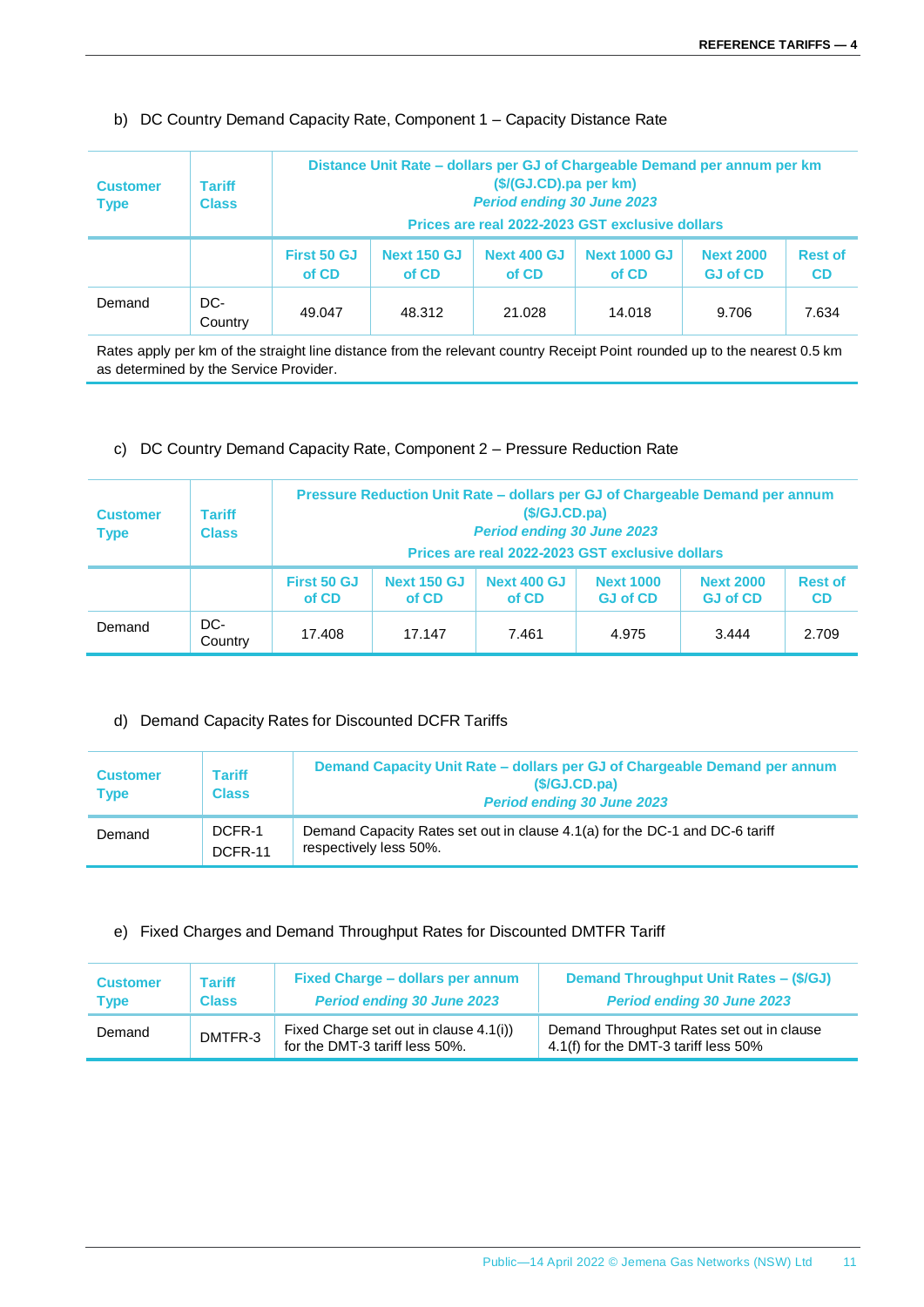## f) Demand Throughput Rate

| <b>Customer Type</b> | <b>Tariff</b><br><b>Class</b> | <b>Demand Throughput Rate (\$/GJ)</b><br><b>Period ending 30 June 2023</b><br>Minimum chargeable quantity of 833 GJ/month<br>Prices are real 2022-2023 GST exclusive dollars |       |       |  |  |
|----------------------|-------------------------------|------------------------------------------------------------------------------------------------------------------------------------------------------------------------------|-------|-------|--|--|
|                      |                               | Next 2500 GJ per month<br>First 1667 GJ per month<br><b>Rest</b>                                                                                                             |       |       |  |  |
| Demand               | DT                            | 3.287                                                                                                                                                                        | 3.043 | 2.700 |  |  |

| <b>Customer</b><br><b>Type</b> | <b>Tariff</b><br><b>Class</b> | <b>Demand Throughput Rate (\$/GJ)</b><br><b>Period ending 30 June 2023</b><br>Prices are real 2022-2023 GST exclusive dollars |                          |             |  |  |  |
|--------------------------------|-------------------------------|-------------------------------------------------------------------------------------------------------------------------------|--------------------------|-------------|--|--|--|
|                                |                               | First 41,667 GJ per month                                                                                                     | Next 41,667 GJ per month | <b>Rest</b> |  |  |  |
| Demand                         | DMT-1                         | 0.000                                                                                                                         | 0.154                    | 0.145       |  |  |  |
|                                | DMT-2                         | 0.000                                                                                                                         | 0.167                    | 0.162       |  |  |  |
|                                | DMT-3                         | 0.000                                                                                                                         | 0.294                    | 0.290       |  |  |  |
|                                | DMT-4                         | 0.000                                                                                                                         | 0.611                    | 0.571       |  |  |  |
|                                | DMT-5                         | 0.000                                                                                                                         | 0.751                    | 0.733       |  |  |  |

## g) Provision of Basic Metering Charges

| <b>Customer</b><br><b>Type</b> | <b>Tariff Class</b>          | <b>Standing Charge: \$/pa per Delivery Station</b><br><b>Charges based on Delivery Point MHQ</b><br><b>Period ending 30 June 2023</b><br>Prices are real 2022-2023 GST exclusive dollars |                           |                           |                                     |                                  |                                                |  |
|--------------------------------|------------------------------|------------------------------------------------------------------------------------------------------------------------------------------------------------------------------------------|---------------------------|---------------------------|-------------------------------------|----------------------------------|------------------------------------------------|--|
|                                |                              |                                                                                                                                                                                          | <b>MHQ&lt;10</b><br>GJ/hr | MHQ 10 to<br>$< 50$ GJ/hr | MHQ 50 to $\lt$<br><b>100 GJ/hr</b> | <b>MHQ 100 to</b><br><1000 GJ/hr | <b>MHQ 1000</b><br><b>GJ/hr and</b><br>greater |  |
| Demand                         | All Demand<br><b>Classes</b> | Single<br>Run                                                                                                                                                                            | 6,909                     | 8,571                     | 14,626                              | 19,000                           | 24,335                                         |  |
|                                |                              | Double<br><b>Run</b>                                                                                                                                                                     | 11,660                    | 14,985                    | 27,096                              | 35,843                           | 46,514                                         |  |
| Volume                         | VRT 03, 04,<br>06, 10        | Single<br><b>Run</b>                                                                                                                                                                     | 6,909                     | 8,571                     | 14,626                              | 19,000                           | 24,335                                         |  |
|                                |                              | Double<br>Run                                                                                                                                                                            | 11,660                    | 14,985                    | 27,096                              | 35,843                           | 46,514                                         |  |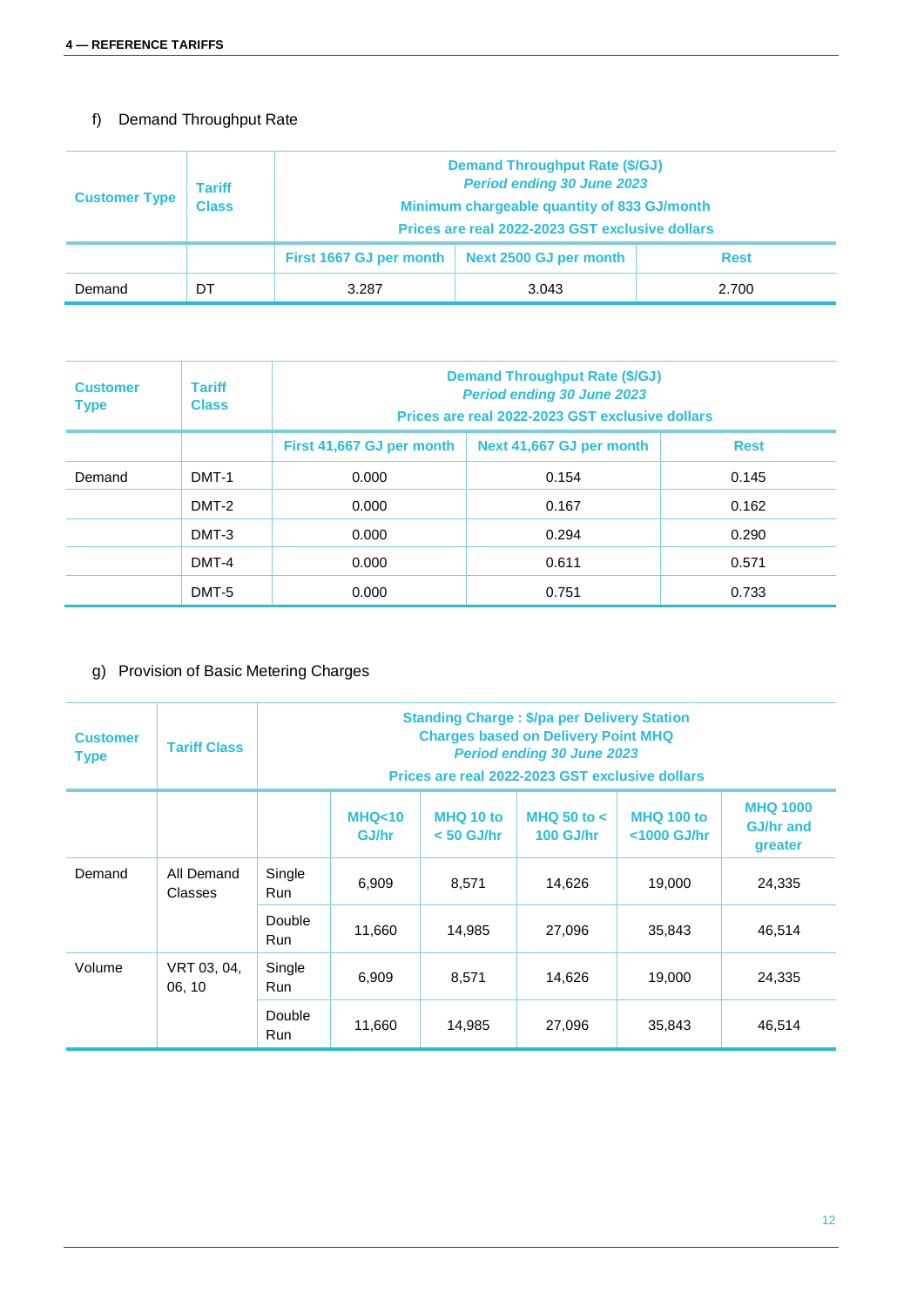## h) Volume Throughput Rate

| <b>Customer</b><br><b>Type</b> | <b>Tariff Class</b>          |                                    | <b>Volume Throughput Rate (\$/GJ)</b><br><b>Period ending 30 June 2023</b><br>Prices are real 2022-2023 GST exclusive dollars |                               |                                 |                                 |            |  |
|--------------------------------|------------------------------|------------------------------------|-------------------------------------------------------------------------------------------------------------------------------|-------------------------------|---------------------------------|---------------------------------|------------|--|
| Volume<br>Individual           | Block size (GJ<br>per month) | <b>First</b><br>0.63 <sub>GL</sub> | <b>Next 0.62</b><br><b>GJ</b>                                                                                                 | <b>Next 1.50</b><br><b>GJ</b> | <b>Next 80.75</b><br>GJ         | <b>Next 333.5</b><br><b>GJ</b>  | All        |  |
|                                | Block size (GJ<br>per qtr)   | <b>First</b><br>1.89 GJ            | <b>Next 1.86</b><br><b>GJ</b>                                                                                                 | <b>Next 4.50</b><br>GJ.       | <b>Next 242.25</b><br><b>GJ</b> | <b>Next 1000.5</b><br><b>GJ</b> | additional |  |
|                                | VI-Coastal                   | 18.540                             | 5.707                                                                                                                         | 5.336                         | 3.908                           | 3.571                           | 2.479      |  |
|                                | VI-Country                   | 18.138                             | 5.538                                                                                                                         | 5.149                         | 3.768                           | 3.426                           | 2.293      |  |

| <b>Customer</b><br><b>Type</b> | <b>Tariff Class</b>          | <b>Volume Throughput Rate (\$/GJ)</b><br><b>Period ending 30 June 2023</b><br>Prices are real 2022-2023 GST exclusive dollars |                      |                       |                       |  |  |  |
|--------------------------------|------------------------------|-------------------------------------------------------------------------------------------------------------------------------|----------------------|-----------------------|-----------------------|--|--|--|
| Volume<br>Boundary             | Block size (GJ<br>per month) | <b>First 20.83 GJ</b>                                                                                                         | <b>Next 20.83 GJ</b> | <b>Next 41.66 GJ</b>  |                       |  |  |  |
|                                | Block size (GJ<br>per qtr)   | <b>First 62.49 GJ</b>                                                                                                         | <b>Next 62.49 GJ</b> | <b>Next 124.90 GJ</b> | <b>All additional</b> |  |  |  |
|                                | VB-Coastal                   | 13.694                                                                                                                        | 4.785                | 4.410                 | 4.244                 |  |  |  |
|                                | <b>VB-Country</b>            | 13.395                                                                                                                        | 4.643                | 4.256                 | 4.095                 |  |  |  |

# i) Fixed Charge

| <b>Customer Type</b> | <b>Tariff Class</b>               | <b>Standing Charge - dollars per annum</b><br><b>Period ending 30 June 2023</b><br>Prices are real 2022-2023 GST exclusive dollars |
|----------------------|-----------------------------------|------------------------------------------------------------------------------------------------------------------------------------|
| Volume Individual    | VI-Coastal &<br><b>VI-Country</b> | 45.663                                                                                                                             |
| Volume Boundary      | VB-Coastal &<br><b>VB-Country</b> | 1220.196                                                                                                                           |
| Demand               | DMT-1                             | 192,843.000                                                                                                                        |
|                      | DMT-2                             | 212,977.000                                                                                                                        |
|                      | DMT-3                             | 259,295.000                                                                                                                        |
|                      | DMT-4                             | 480,259.000                                                                                                                        |
|                      | DMT-5                             | 900,487.000                                                                                                                        |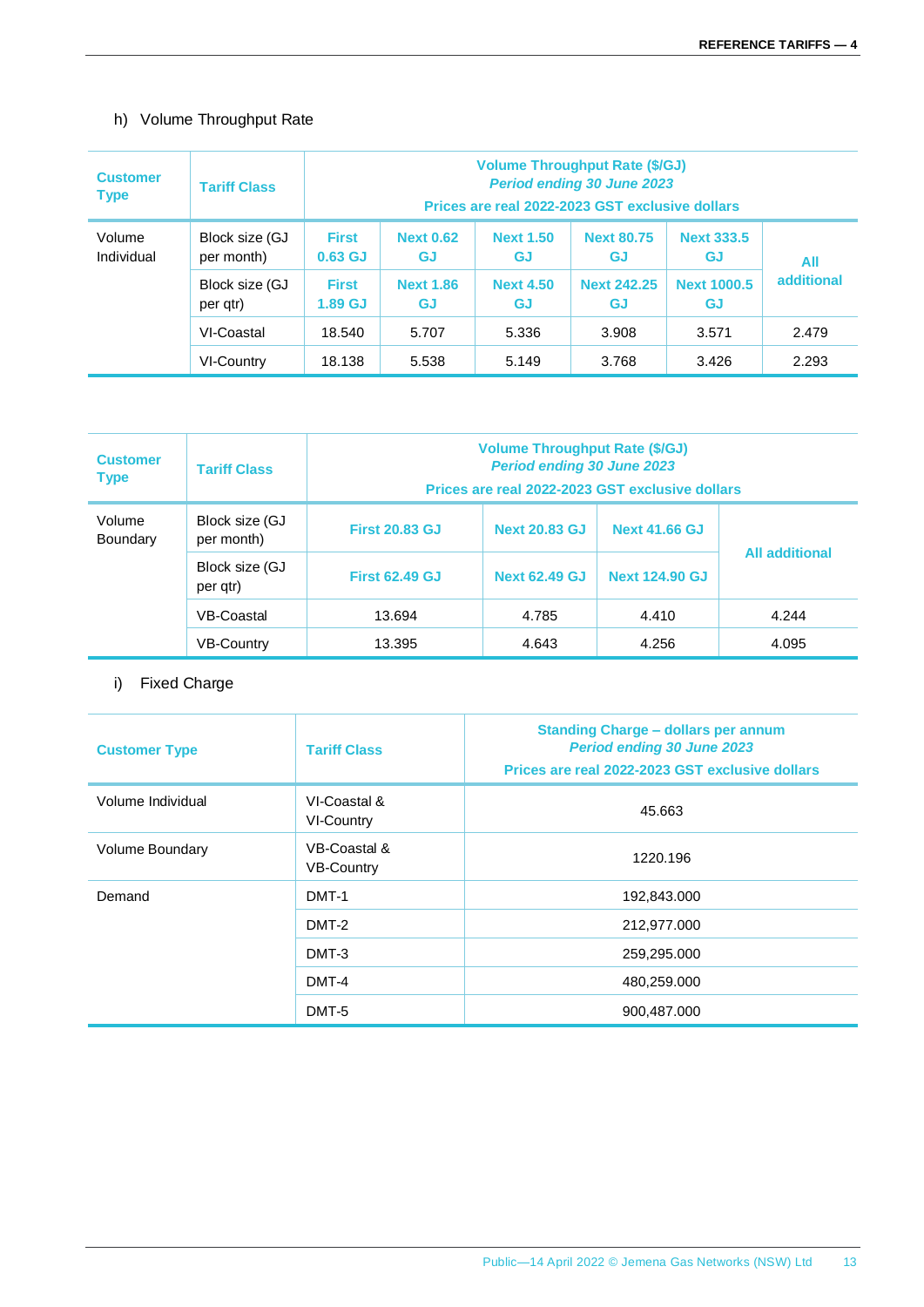## j) Ancillary Charges

### **Ancillary Charges applicable to all Tariff Classes Period Ending 30 June 2023 Prices are real 2022-2023 GST exclusive dollars**

| Fee Type                                                                         | Description                                                                                                                                                                                                                                                                                                                                                                                                                                                                                                                                  | Charge                                                                                                                                                                               |
|----------------------------------------------------------------------------------|----------------------------------------------------------------------------------------------------------------------------------------------------------------------------------------------------------------------------------------------------------------------------------------------------------------------------------------------------------------------------------------------------------------------------------------------------------------------------------------------------------------------------------------------|--------------------------------------------------------------------------------------------------------------------------------------------------------------------------------------|
| Hourly<br>Charge $-$<br>non-standard<br>User-initiated                           | The assessment of a User's or Prospective User's requirements, collation of<br>information and provision of a response to a User or Prospective User in relation to<br>non-standard requests and queries. Examples include, but are not limited to:<br>customer connection or upgrade inquiries requiring additional investigation by the<br>$\bullet$                                                                                                                                                                                       | \$154 per hour                                                                                                                                                                       |
| requests and<br>queries                                                          | Service Provider due to the nature of the request; and<br>requests for measurement data additional to data provided in standard reports.<br>$\bullet$<br>Not applicable to the processing of connections and alterations under Part 12A of the<br>National Gas Rules.                                                                                                                                                                                                                                                                        |                                                                                                                                                                                      |
| Disconnection<br>(Volume<br>Customer<br>Delivery<br>Point)                       | Disconnection of supply to a Delivery Point (by wadding or locking the meter) and<br>where the User also requests that the meter is not to be moved or removed. A request<br>for disconnection is also a request to remove a Delivery Point from the Volume<br>Customer List under the User's Service Agreement<br>The specific method of disconnection will be at the discretion of the Service Provider,<br>to ensure the site is able to be left in a safe state.                                                                         | \$102<br>per meter<br>disconnection<br>Note: \$67 per<br>meter for a<br>wasted visit<br>for<br>disconnection <sup>1</sup>                                                            |
| Reconnection<br>- Volume<br>Customer<br>Delivery<br>Points $(2)$                 | Reconnection of a disconnected Delivery Point made in accordance with National<br>Energy Retail Law or National Gas Rules, the Reference Service Agreement, or in<br>other circumstances (at the Service Provider's discretion, acting reasonably) where<br>Delivery Station components and pipework are still installed at the Delivery Point and<br>can be re-energised without alteration or replacement.<br>Reconnection in circumstances other than those described above requires a new<br>connection and a new Request to be made.    | \$82 per meter<br>reconnection<br>Note: \$67 per<br>meter for a<br>wasted visit<br>for<br>reconnection <sup>1</sup>                                                                  |
| Disconnection<br>&<br>reconnection<br>- Demand<br>Customer<br>Delivery<br>Points | Disconnection for a Demand Customer Delivery Point where the User also requests<br>that the meter is not to be moved or removed. If requested by the User, the charge for<br>disconnection will also include the subsequent costs of reconnection where the<br>Delivery Station components and pipework are still installed at the Delivery Point and<br>can be re-energised without alteration or replacement. Reconnection in circumstances<br>other than those described above requires a new connection and a new Request to be<br>made. | Individually<br>priced                                                                                                                                                               |
| Abolishment <sup>(2)</sup>                                                       | Permanent decommissioning of a Delivery Point, typically including the removal of the<br>meter. A request for abolishment is also a request to remove the Delivery Point from<br>the Customer List under the User's Service Agreement.<br>The specific method of abolishment will be at the discretion of the Service Provider to<br>ensure the site is able to be left in a safe state.<br>Subsequent reconnection of the Delivery Point requires a new connection and a new<br>Request to be made.                                         | \$1,047 per<br>meter with a<br>capacity of<br>less than or<br>equal to 25m3<br>/hr<br>Note: meters<br>with a capacity<br>of greater than<br>25m3 /hr to be<br>individually<br>priced |
| <b>Special Meter</b><br>Reads <sup>(2)</sup>                                     | For meter reading requested by a User for a Delivery Point that is in addition to the<br>scheduled ordinary meter reading comprised in the Haulage Reference Service (for<br>instance, when the meter reader makes a special visit to read a particular meter out of<br>the usual meter reading route or schedule). This service must be scheduled by the<br>User with the Service Provider in accordance with the NSW Retail Market Procedures.                                                                                             | \$11.40 per<br>service<br>Note: \$11.40<br>charge applies<br>per wasted<br>visit <sup>1</sup>                                                                                        |